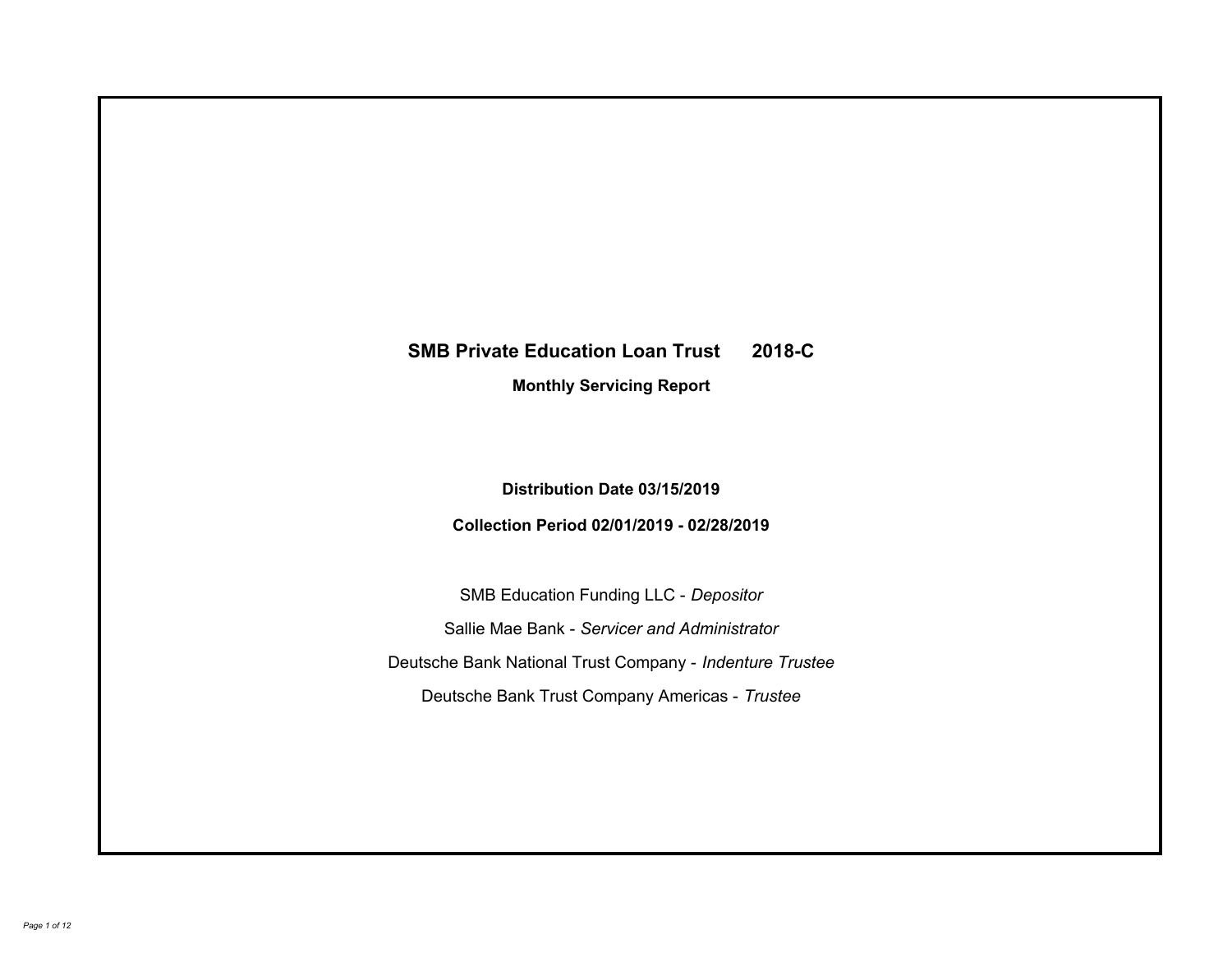| Α | <b>Student Loan Portfolio Characteristics</b>                  |                   | Settlement Date<br>09/19/2018 | 01/31/2019            | 02/28/2019            |
|---|----------------------------------------------------------------|-------------------|-------------------------------|-----------------------|-----------------------|
|   | <b>Principal Balance</b>                                       |                   | \$557,492,029.76              | \$536,197,503.15      | \$529,792,125.74      |
|   | Interest to be Capitalized Balance                             |                   | 38,025,828.51                 | 35,887,558.64         | 35,783,296.67         |
|   | Pool Balance                                                   |                   | \$595,517,858.27              | \$572,085,061.79      | \$565,575,422.41      |
|   | Weighted Average Coupon (WAC)                                  |                   |                               |                       |                       |
|   | WAC1 (Contractual Interest Rate on the Loan)                   |                   | 9.74%                         | 10.09%                | 10.00%                |
|   | WAC2 (Average of Applicable Interest Rate)                     |                   | 9.70%                         | 10.05%                | 9.96%                 |
|   | WAC3 (Average of Actual Interest Rate)                         |                   | 9.62%                         | 9.96%                 | 9.87%                 |
|   | Weighted Average Remaining Term                                |                   | 137.72                        | 135.68                | 135.28                |
|   | Number of Loans                                                |                   | 48,318                        | 46,468                | 45,994                |
|   | Number of Borrowers                                            |                   | 46,914                        | 45,133                | 44,676                |
|   | Pool Factor<br>Since Issued Total Constant Prepayment Rate (1) |                   |                               | 0.960651396<br>10.48% | 0.949720339<br>10.64% |
|   |                                                                |                   |                               |                       |                       |
| B | <b>Debt Securities</b>                                         | <b>Cusip/Isin</b> | 02/15/2019                    |                       | 03/15/2019            |
|   | A <sub>1</sub>                                                 | 78449QAA5         | \$129,513,577.26              |                       | \$120,732,681.79      |
|   | A <sub>2</sub> A                                               | 78449QAB3         | \$219,000,000.00              |                       | \$219,000,000.00      |
|   | A2B                                                            | 78449QAC1         | \$108,000,000.00              |                       | \$108,000,000.00      |
|   | В                                                              | 78449QAD9         | \$40,000,000.00               |                       | \$40,000,000.00       |
|   |                                                                |                   |                               |                       |                       |
| C | <b>Certificates</b>                                            | <b>Cusip/Isin</b> | 02/15/2019                    |                       | 03/15/2019            |
|   | Residual                                                       | 78449Q107         | \$100,000.00                  |                       | \$100,000.00          |
|   |                                                                |                   |                               |                       |                       |
| D | <b>Account Balances</b>                                        |                   | 02/15/2019                    |                       | 03/15/2019            |
|   | Reserve Account Balance                                        |                   | \$1,508,827.00                |                       | \$1,508,827.00        |
|   |                                                                |                   |                               |                       |                       |
| Е | <b>Asset / Liability</b>                                       |                   | 02/15/2019                    |                       | 03/15/2019            |
|   | Overcollateralization Percentage                               |                   | 13.21%                        |                       | 13.76%                |
|   | Specified Overcollateralization Amount                         |                   | \$143,021,265.45              |                       | \$141,393,855.60      |
|   | Actual Overcollateralization Amount                            |                   | \$75,571,484.53               |                       | \$77,842,740.62       |

(1) For additional information, see 'Since Issued CPR Methodology' found on page 11 of this report.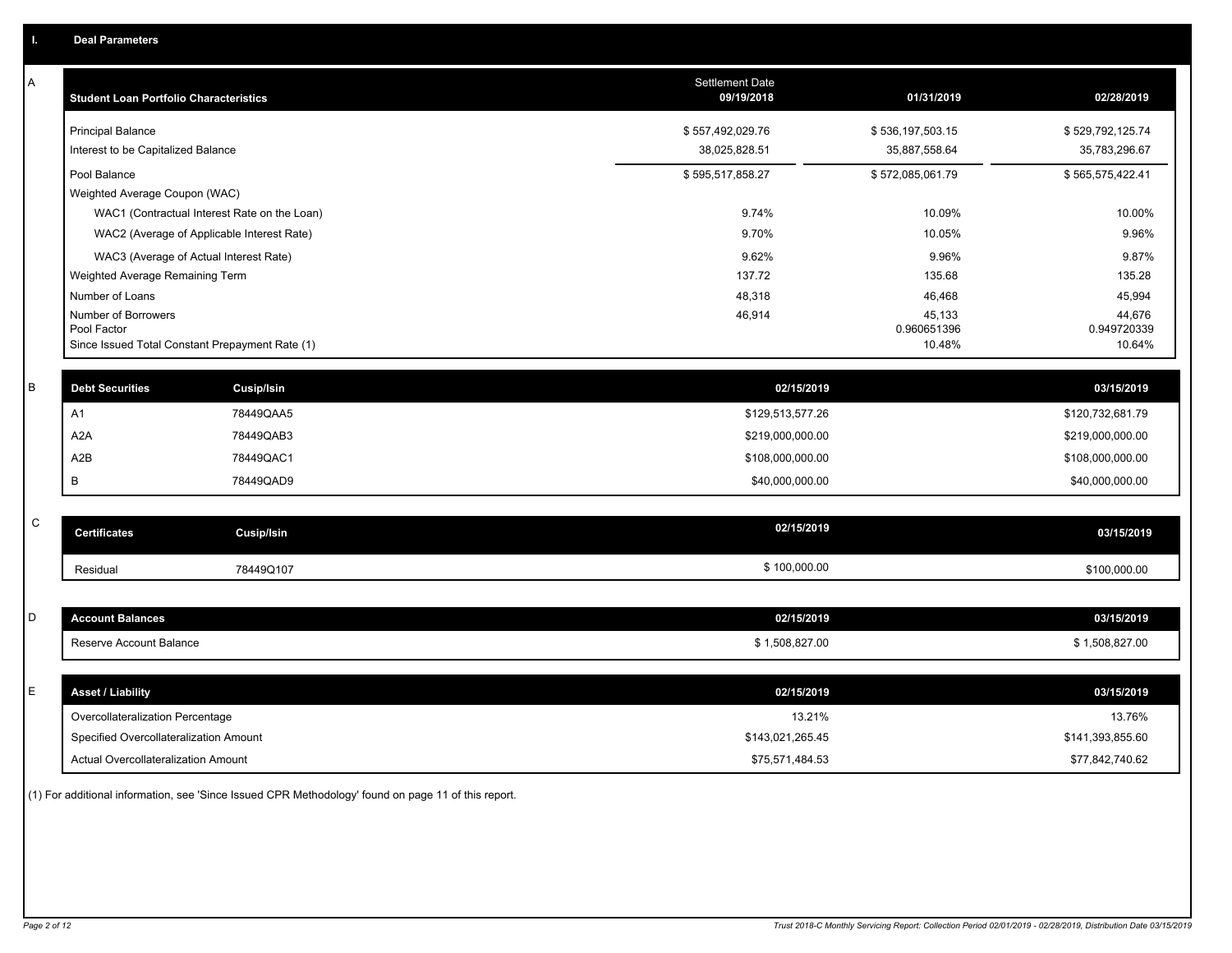### **II. 2018-C Trust Activity 02/01/2019 through 02/28/2019**

| A | <b>Student Loan Principal Receipts</b>                           |                 |
|---|------------------------------------------------------------------|-----------------|
|   | <b>Borrower Principal</b>                                        | 7,959,627.01    |
|   | <b>Consolidation Activity Principal</b>                          | 0.00            |
|   | Seller Principal Reimbursement                                   | 0.00            |
|   | Servicer Principal Reimbursement                                 | 0.00            |
|   | Delinquent Principal Purchases by Servicer                       | 0.00            |
|   | <b>Other Principal Deposits</b>                                  | 51,611.28       |
|   | <b>Total Principal Receipts</b>                                  | \$8,011,238.29  |
| В | <b>Student Loan Interest Receipts</b>                            |                 |
|   | <b>Borrower Interest</b>                                         | 2,441,437.50    |
|   | <b>Consolidation Activity Interest</b>                           | 0.00            |
|   | Seller Interest Reimbursement                                    | 0.00            |
|   | Servicer Interest Reimbursement                                  | 0.00            |
|   | Delinquent Interest Purchases by Servicer                        | 0.00            |
|   | Other Interest Deposits                                          | 520.22          |
|   | <b>Total Interest Receipts</b>                                   | \$2,441,957.72  |
| C | <b>Recoveries on Realized Losses</b>                             | \$21,953.74     |
| D | <b>Investment Income</b>                                         | \$20,342.39     |
| E | <b>Funds Borrowed from Next Collection Period</b>                | \$0.00          |
| F | <b>Funds Repaid from Prior Collection Period</b>                 | \$0.00          |
| G | Loan Sale or Purchase Proceeds                                   | \$0.00          |
| н | Initial Deposits to Distribution Account                         | \$0.00          |
|   | <b>Excess Transferred from Other Accounts</b>                    | \$0.00          |
| J | <b>Borrower Benefit Reimbursements</b>                           | \$0.00          |
| Κ | <b>Other Deposits</b>                                            | \$0.00          |
| L | <b>Other Fees Collected</b>                                      | \$0.00          |
| М | <b>AVAILABLE FUNDS</b>                                           | \$10,495,492.14 |
| N | Non-Cash Principal Activity During Collection Period             | \$1,605,860.88  |
| O | Aggregate Purchased Amounts by the Depositor, Servicer or Seller | \$52,131.50     |
| P | Aggregate Loan Substitutions                                     | \$0.00          |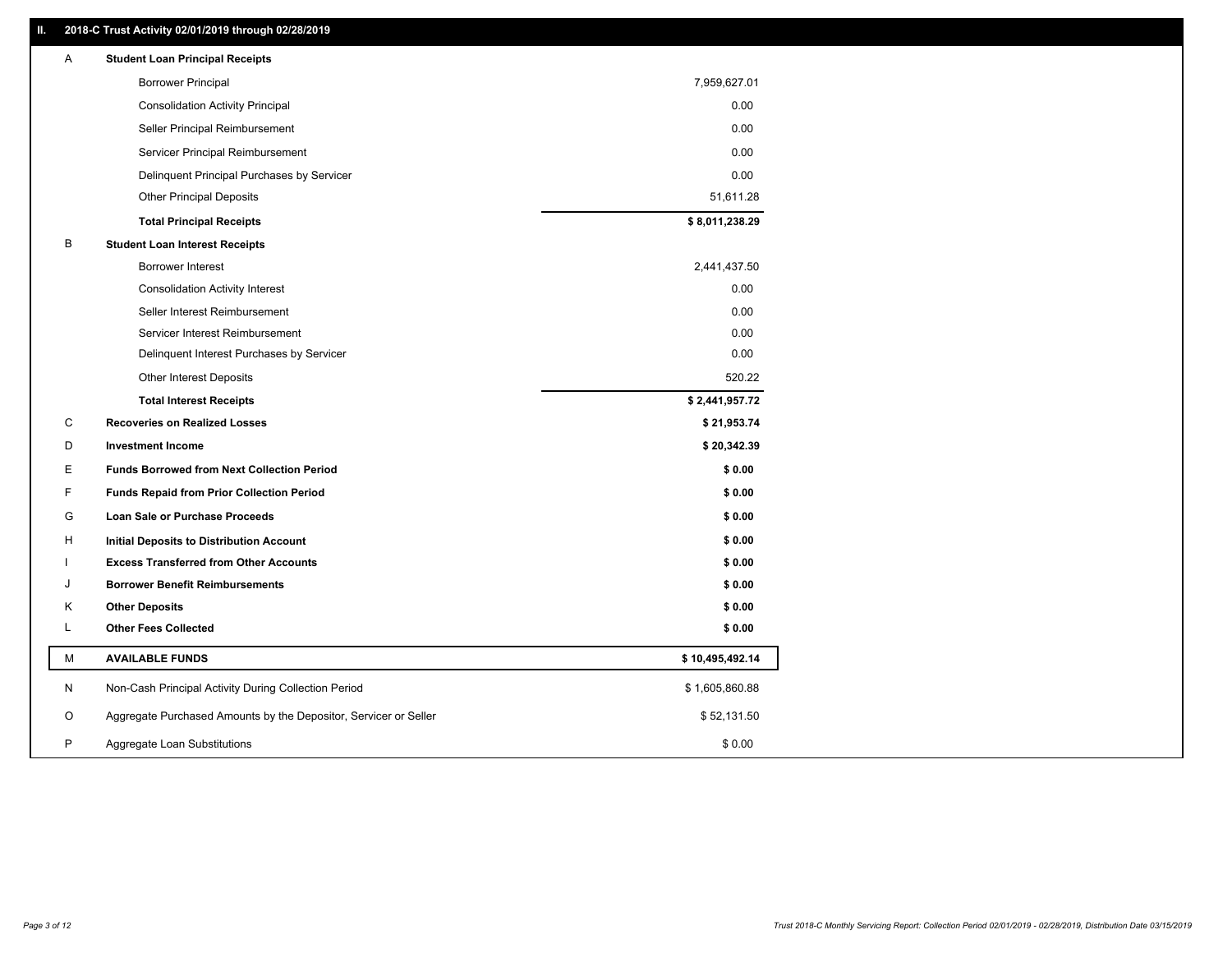|                   |                       |                          |         |                                                                  | <b>Loans by Repayment Status</b> |                            |                          |         |                                                           |                |                            |
|-------------------|-----------------------|--------------------------|---------|------------------------------------------------------------------|----------------------------------|----------------------------|--------------------------|---------|-----------------------------------------------------------|----------------|----------------------------|
|                   |                       |                          |         | 02/28/2019                                                       |                                  |                            |                          |         | 01/31/2019                                                |                |                            |
|                   |                       | <b>Wtd Avg</b><br>Coupon | # Loans | <b>Principal and</b><br><b>Interest Accrued</b><br>to Capitalize | % of Principal                   | % of Loans in<br>Repay (1) | <b>Wtd Avg</b><br>Coupon | # Loans | Principal and<br><b>Interest Accrued</b><br>to Capitalize | % of Principal | % of Loans in<br>Repay (1) |
| INTERIM:          | IN SCHOOL             | 10.65%                   | 8,694   | \$116,613,604.84                                                 | 20.619%                          | $-$ %                      | 10.73%                   | 9,087   | \$120,269,998.38                                          | 21.023%        | $-$ %                      |
|                   | <b>GRACE</b>          | 10.43%                   | 1,995   | \$25,534,729.20                                                  | 4.515%                           | $-$ %                      | 10.44%                   | 2,053   | \$26,294,279.78                                           | 4.596%         | $-$ %                      |
|                   | <b>DEFERMENT</b>      | 10.58%                   | 1,646   | \$19,328,498.87                                                  | 3.417%                           | $-$ %                      | 10.68%                   | 1,555   | \$18,306,001.83                                           | 3.200%         | $-$ %                      |
| <b>REPAYMENT:</b> | <b>CURRENT</b>        | 9.54%                    | 31,885  | \$379,676,118.46                                                 | 67.131%                          | 93.956%                    | 9.63%                    | 31,817  | \$380,282,993.60                                          | 66.473%        | 93.386%                    |
|                   | 31-60 DAYS DELINQUENT | 10.85%                   | 379     | \$4,345,087.73                                                   | 0.768%                           | 1.075%                     | 10.91%                   | 475     | \$5,938,491.47                                            | 1.038%         | 1.458%                     |
|                   | 61-90 DAYS DELINQUENT | 10.98%                   | 183     | \$2,386,184.00                                                   | 0.422%                           | 0.590%                     | 10.92%                   | 133     | \$1,600,785.36                                            | 0.280%         | 0.393%                     |
|                   | > 90 DAYS DELINQUENT  | 11.09%                   | 74      | \$914,621.46                                                     | 0.162%                           | 0.226%                     | 11.26%                   | 67      | \$807,392.06                                              | 0.141%         | 0.198%                     |
|                   | FORBEARANCE           | 9.91%                    | 1,138   | \$16,776,577.85                                                  | 2.966%                           | 4.152%                     | 10.05%                   | 1,281   | \$18,585,119.31                                           | 3.249%         | 4.564%                     |
| <b>TOTAL</b>      |                       |                          | 45,994  | \$565,575,422.41                                                 | 100.00%                          | 100.00%                    |                          | 46,468  | \$572,085,061.79                                          | 100.00%        | 100.00%                    |

Percentages may not total 100% due to rounding  $\star$ 

1 Loans classified in "Repayment" include any loan for which interim interest only, \$25 fixed payments or full principal and interest payments are due.

|                         |                                                                                                                                                                                |                          |         |                                                           | <b>Loans by Borrower Status</b> |                                |                          |         |                                                                  |                |                                |
|-------------------------|--------------------------------------------------------------------------------------------------------------------------------------------------------------------------------|--------------------------|---------|-----------------------------------------------------------|---------------------------------|--------------------------------|--------------------------|---------|------------------------------------------------------------------|----------------|--------------------------------|
|                         |                                                                                                                                                                                |                          |         | 02/28/2019                                                |                                 |                                |                          |         | 01/31/2019                                                       |                |                                |
|                         |                                                                                                                                                                                | <b>Wtd Avg</b><br>Coupon | # Loans | Principal and<br><b>Interest Accrued</b><br>to Capitalize | % of Principal                  | % of Loans in<br>P&I Repay (2) | <b>Wtd Avg</b><br>Coupon | # Loans | <b>Principal and</b><br><b>Interest Accrued</b><br>to Capitalize | % of Principal | % of Loans in<br>P&I Repay (2) |
| INTERIM:                | IN SCHOOL                                                                                                                                                                      | 10.10%                   | 17,432  | \$240,346,420.90                                          | 42.496%                         | $-$ %                          | 10.18%                   | 18,189  | \$248,455,579.50                                                 | 43.430%        | $-$ %                          |
|                         | GRACE                                                                                                                                                                          | 9.96%                    | 3,848   | \$50,728,009.54                                           | 8.969%                          | $-$ %                          | 9.98%                    | 3,946   | \$52,080,179.38                                                  | 9.104%         | $-$ %                          |
|                         | <b>DEFERMENT</b>                                                                                                                                                               | 10.15%                   | 2,917   | \$33,804,211.73                                           | 5.977%                          | $-$ %                          | 10.26%                   | 2,780   | \$32,150,159.36                                                  | 5.620%         | $-$ %                          |
| P&I REPAYMENT:          | <b>CURRENT</b>                                                                                                                                                                 | 9.53%                    | 20,081  | \$216,950,655.20                                          | 38.359%                         | 90.134%                        | 9.63%                    | 19,629  | \$212,743,576.25                                                 | 37.187%        | 88.866%                        |
|                         | 31-60 DAYS DELINQUENT                                                                                                                                                          | 10.88%                   | 339     | \$3,866,526.00                                            | 0.684%                          | 1.606%                         | 10.94%                   | 431     | \$5,412,624.78                                                   | 0.946%         | 2.261%                         |
|                         | 61-90 DAYS DELINQUENT                                                                                                                                                          | 10.98%                   | 171     | \$2,242,072.44                                            | 0.396%                          | 0.931%                         | 10.97%                   | 115     | \$1,436,207.36                                                   | 0.251%         | 0.600%                         |
|                         | > 90 DAYS DELINQUENT                                                                                                                                                           | 11.09%                   | 68      | \$860,948.75                                              | 0.152%                          | 0.358%                         | 11.24%                   | 63      | \$721,819.41                                                     | 0.126%         | 0.302%                         |
|                         | <b>FORBEARANCE</b>                                                                                                                                                             | 9.91%                    | 1,138   | \$16,776,577.85                                           | 2.966%                          | 6.970%                         | 10.03%                   | 1,315   | \$19,084,915.75                                                  | 3.336%         | 7.972%                         |
| <b>TOTAL</b><br>$\star$ | Percentages may not total 100% due to rounding<br>2 Loans classified in "P&I Repayment" includes only those loans for which scheduled principal and interest payments are due. |                          | 45,994  | \$565,575,422.41                                          | 100.00%                         | 100.00%                        |                          | 46,468  | \$572,085,061.79                                                 | 100.00%        | 100.00%                        |

WAC reflects WAC3 To conform with company standard reporting these sections now include Princial and Interest Accrued to Capitalize.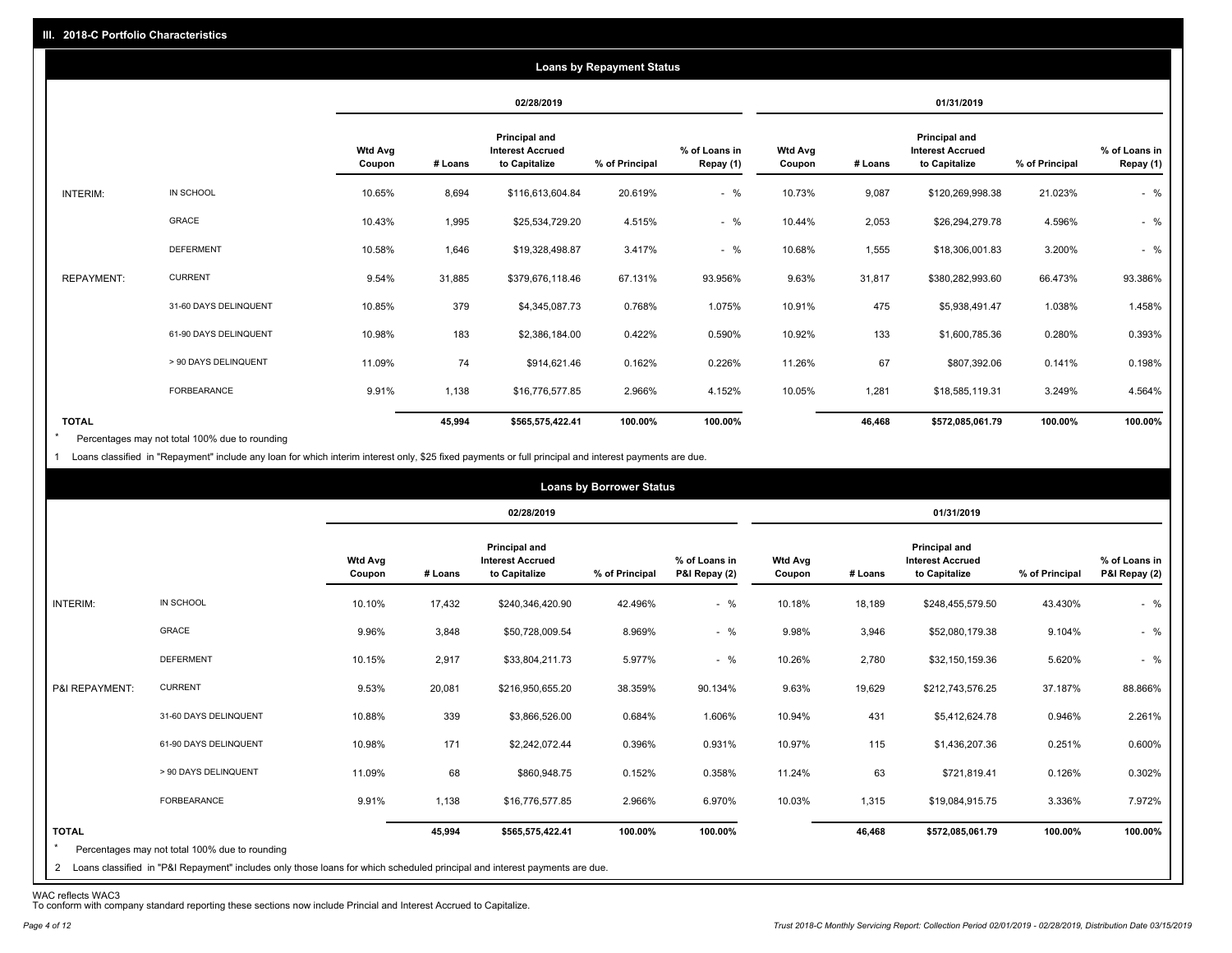|                                                               | 2/28/2019        | 1/31/2019        |
|---------------------------------------------------------------|------------------|------------------|
| Pool Balance                                                  | \$565,575,422.41 | \$572,085,061.79 |
| Total # Loans                                                 | 45,994           | 46,468           |
| <b>Total # Borrowers</b>                                      | 44,676           | 45,133           |
| Weighted Average Coupon                                       | 9.96%            | 10.05%           |
| Weighted Average Remaining Term                               | 135.28           | 135.68           |
| Percent of Pool - Cosigned                                    | 92.4%            | 92.3%            |
| Percent of Pool - Non Cosigned                                | 7.6%             | 7.7%             |
| Borrower Interest Accrued for Period                          | \$4,035,057.81   | \$4,542,250.37   |
| Outstanding Borrower Interest Accrued                         | \$38,356,982.18  | \$38,604,845.63  |
| Gross Principal Realized Loss - Periodic *                    | \$205,042.43     | \$108,254.76     |
| Gross Principal Realized Loss - Cumulative *                  | \$1,104,777.24   | \$899,734.81     |
| Recoveries on Realized Losses - Periodic                      | \$21,953.74      | \$33,000.56      |
| Recoveries on Realized Losses - Cumulative                    | \$68,823.79      | \$46,870.05      |
| Net Losses - Periodic                                         | \$183,088.69     | \$75,254.20      |
| Net Losses - Cumulative                                       | \$1,035,953.45   | \$852,864.76     |
| Non-Cash Principal Activity - Capitalized Interest            | \$1,810,542.58   | \$877,909.10     |
| Since Issued Total Constant Prepayment Rate (CPR) (1)         | 10.64%           | 10.48%           |
| <b>Loan Substitutions</b>                                     | \$0.00           | \$0.00           |
| <b>Cumulative Loan Substitutions</b>                          | \$0.00           | \$0.00           |
| <b>Unpaid Servicing Fees</b>                                  | \$0.00           | \$0.00           |
| <b>Unpaid Administration Fees</b>                             | \$0.00           | \$0.00           |
| <b>Unpaid Carryover Servicing Fees</b>                        | \$0.00           | \$0.00           |
| Note Interest Shortfall                                       | \$0.00           | \$0.00           |
| Loans in Modification                                         | \$3,241,020.05   | \$2,444,384.46   |
| % of Loans in Modification as a % of Loans in Repayment (P&I) | 1.45%            | 1.11%            |
|                                                               |                  |                  |
|                                                               |                  |                  |
|                                                               |                  |                  |
| % Annualized Gross Principal Realized Loss - Periodic as a %  |                  |                  |
| of Loans in Repayment (P&I) * 12                              | 1.10%            | 0.59%            |
| % Gross Principal Realized Loss - Cumulative as a % of        |                  |                  |
| Original Pool Balance                                         | 0.19%            | 0.15%            |
|                                                               |                  |                  |

\* In accordance with the Servicer's current policies and procedures, after September 1, 2017 loans subject to bankruptcy claims generally will not be reported as a charged-off unless and until they are delinquent for 120 d

(1) For additional information, see 'Since Issued CPR Methodology' found on page 11 of this report.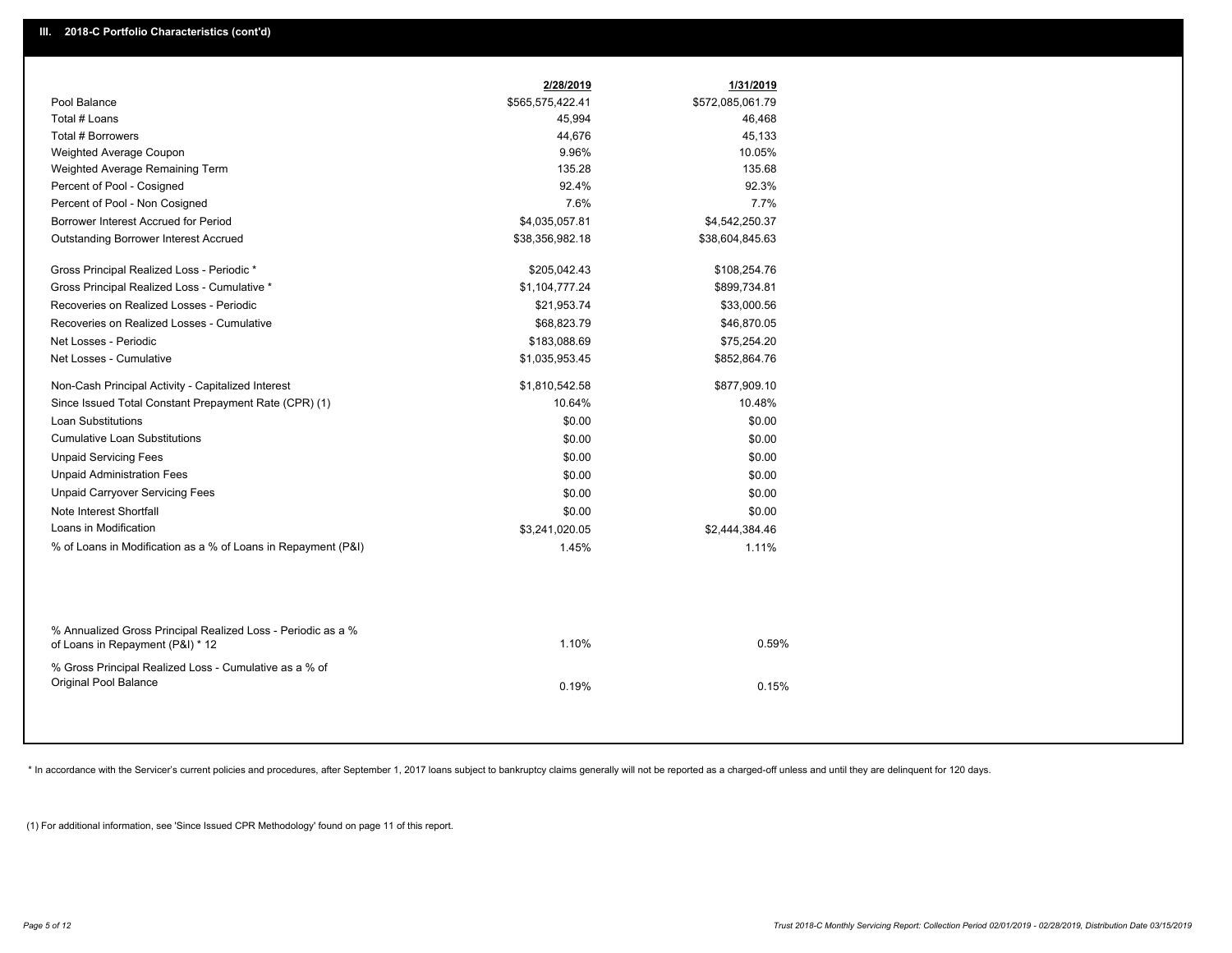#### **Loan Program**  A

|                                    | Weighted<br><b>Average Coupon</b> | # LOANS  | <b>\$ AMOUNT</b> | $%$ *    |
|------------------------------------|-----------------------------------|----------|------------------|----------|
| - Smart Option Interest-Only Loans | 8.68%                             | 11,235   | \$113,871,427.44 | 20.134%  |
| - Smart Option Fixed Pay Loans     | 9.92%                             | 11,562   | \$172,706,199.82 | 30.536%  |
| - Smart Option Deferred Loans      | 10.33%                            | 23.197   | \$278,997,795.15 | 49.330%  |
| - Other Loan Programs              | $0.00\%$                          | $\Omega$ | \$0.00           | 0.000%   |
| <b>Total</b>                       | 9.87%                             | 45,994   | \$565,575,422.41 | 100.000% |

\* Percentages may not total 100% due to rounding

B

C

**Index Type**

|                       | Weighted<br><b>Average Coupon</b> | # LOANS  | <b>\$ AMOUNT</b> | $%$ *     |
|-----------------------|-----------------------------------|----------|------------------|-----------|
| - Fixed Rate Loans    | 9.69%                             | 13,724   | \$175,185,316.68 | 30.975%   |
| - LIBOR Indexed Loans | 9.96%                             | 32,270   | \$390,390,105.73 | 69.025%   |
| - Other Index Rates   | $0.00\%$                          | $\Omega$ | \$0.00           | $0.000\%$ |
| Total                 | 9.87%                             | 45,994   | \$565,575,422.41 | 100.000%  |

\* Percentages may not total 100% due to rounding

### **Weighted Average Recent FICO**

| (2)<br>Wtd Avg Recent FICO Band                                                                                                                                             | # LOANS | \$ AMOUNT        | $\frac{9}{6}$ * |
|-----------------------------------------------------------------------------------------------------------------------------------------------------------------------------|---------|------------------|-----------------|
| $0 - 639$                                                                                                                                                                   | 2,625   | \$27,656,978.26  | 4.890%          |
| 640 - 669                                                                                                                                                                   | 2,922   | \$33,766,287.44  | 5.970%          |
| 670 - 699                                                                                                                                                                   | 5,646   | \$69,029,292.68  | 12.205%         |
| 700 - 739                                                                                                                                                                   | 10,651  | \$132,479,132.30 | 23.424%         |
| $740 +$                                                                                                                                                                     | 24,144  | \$302,568,782.89 | 53.498%         |
| $N/A$ <sub>(1)</sub>                                                                                                                                                        | 6       | \$74,948.84      | 0.013%          |
| <b>Total</b>                                                                                                                                                                | 45,994  | \$565,575,422.41 | 100.000%        |
| * Percentages may not total 100% due to rounding<br>1 Includes trust private education loans where recent FICO is unavailable or obtaining recent FICO is prohibited by law |         |                  |                 |

WAC reflects WAC3

To conform with company standard reporting these sections now include Princial and Interest Accrued to Capitalize.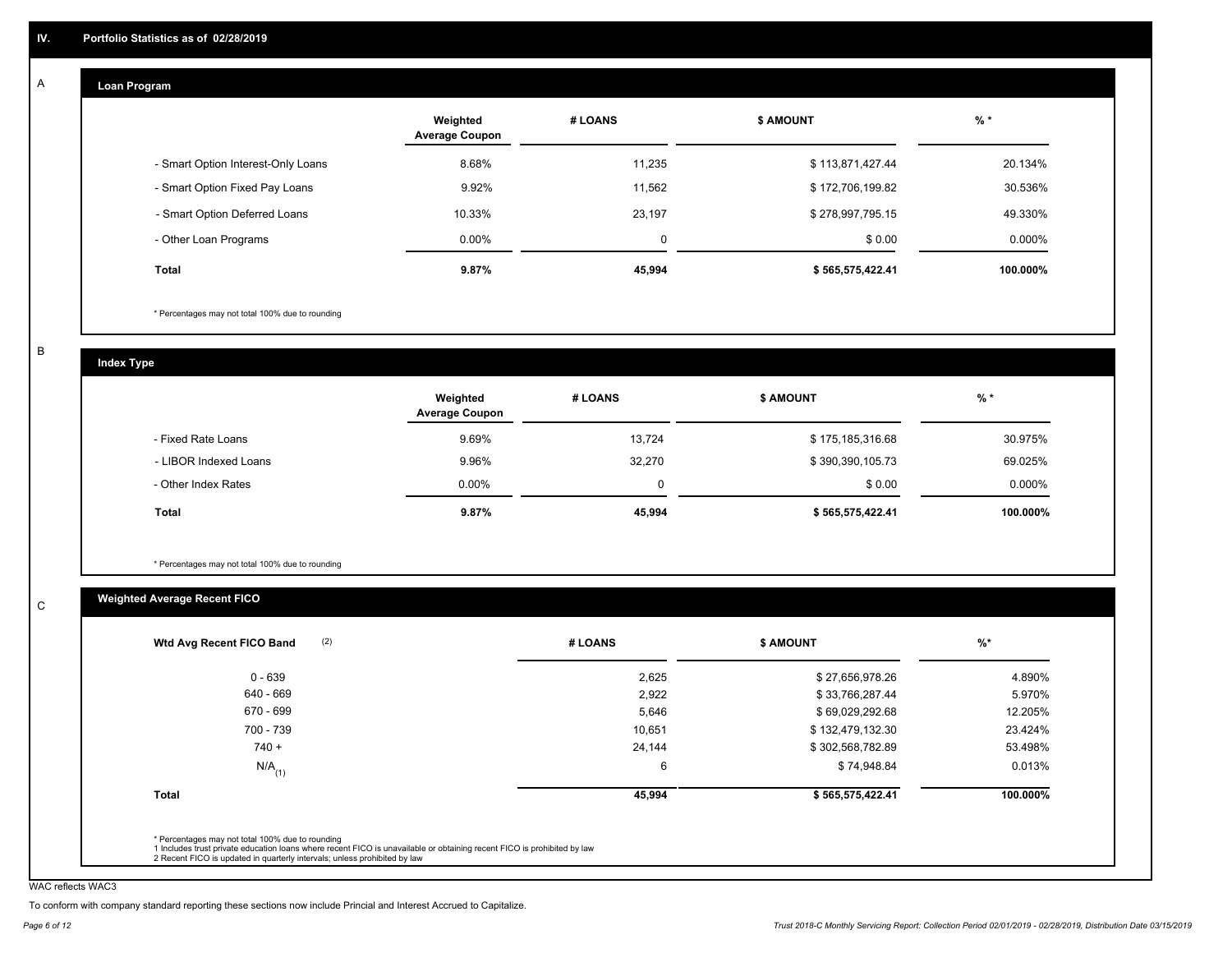| ٧. |       | 2018-C Reserve Account and Principal Distribution Calculations                         |                  |  |
|----|-------|----------------------------------------------------------------------------------------|------------------|--|
| А. |       | <b>Reserve Account</b>                                                                 |                  |  |
|    |       | Specified Reserve Account Balance                                                      | \$1,508,827.00   |  |
|    |       | Actual Reserve Account Balance                                                         | \$1,508,827.00   |  |
| В. |       | <b>Principal Distribution Amount</b>                                                   |                  |  |
|    | i.    | <b>Class A Notes Outstanding</b>                                                       | \$456,513,577.26 |  |
|    | ii.   | Pool Balance                                                                           | \$565,575,422.41 |  |
|    | iii.  | First Priority Principal Distribution Amount (i - ii)                                  | \$0.00           |  |
|    | iv.   | Class A and B Notes Outstanding                                                        | \$496,513,577.26 |  |
|    | v.    | First Priority Principal Distribution Amount                                           | \$0.00           |  |
|    | vi.   | Pool Balance                                                                           | \$565,575,422.41 |  |
|    | vii.  | Specified Overcollateralization Amount                                                 | \$141,393,855.60 |  |
|    | viii. | Regular Principal Distribution Amount (if (iv > 0, (iv - v) - (vi - vii))              | \$72,332,010.45  |  |
|    | ix.   | Pool Balance                                                                           | \$565,575,422.41 |  |
|    | х.    | 10% of Initial Pool Balance                                                            | \$59,551,785.83  |  |
|    | xi.   | First Priority Principal Distribution Amount                                           | \$0.00           |  |
|    | xii.  | Regular Principal Distribution Amount                                                  | \$72,332,010.45  |  |
|    | xiii. | Available Funds (after payment of waterfall items A through I)                         | \$0.00           |  |
|    |       | xiv. Additional Principal Distribution Amount (if (vi <= x, min(xiii, vi - xi - xii))) | \$0.00           |  |
|    |       |                                                                                        |                  |  |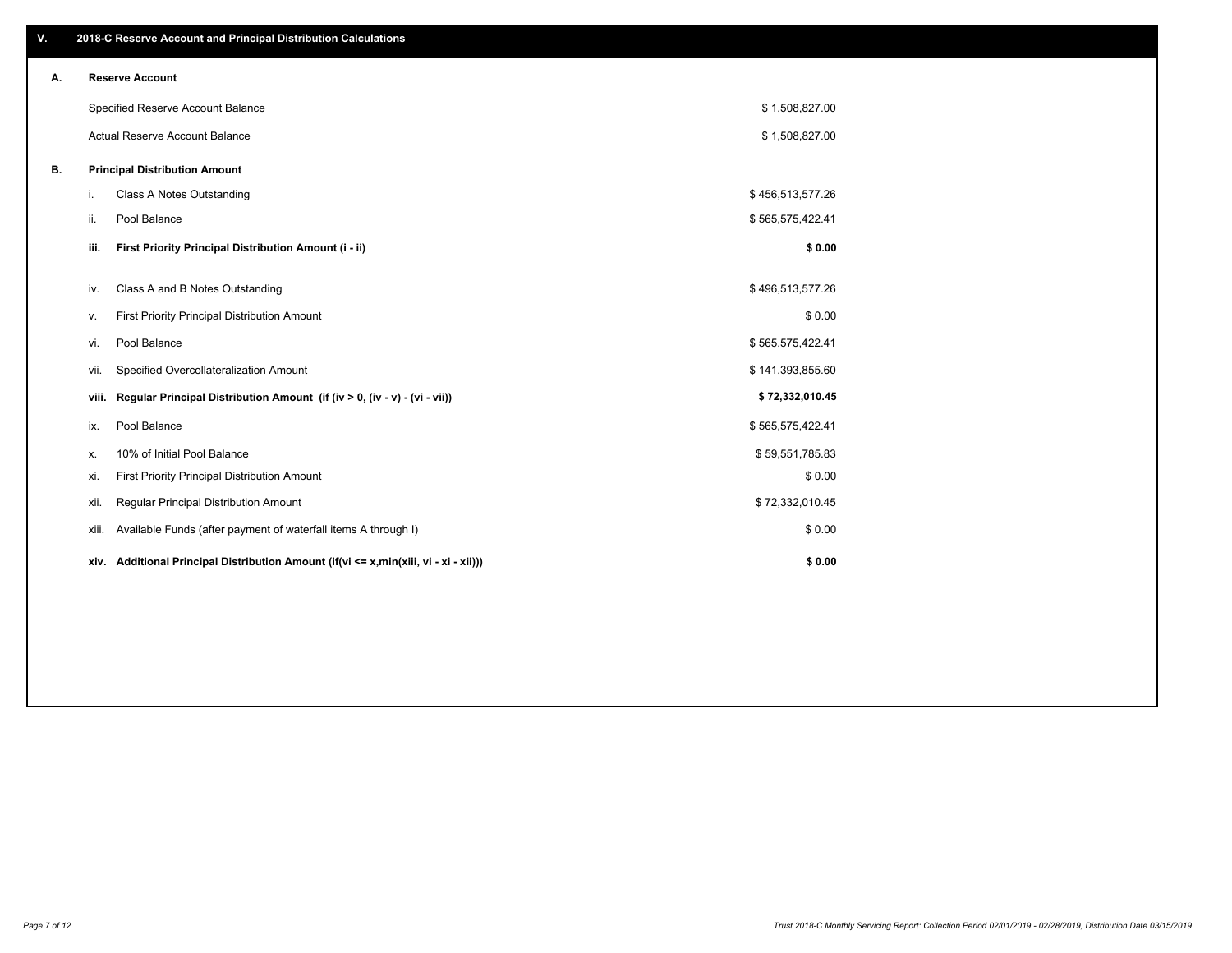|              |                                                                                   | Paid                 | <b>Funds Balance</b>               |
|--------------|-----------------------------------------------------------------------------------|----------------------|------------------------------------|
|              | <b>Total Available Funds</b>                                                      |                      | \$10,495,492.14                    |
| A            | <b>Trustee Fees</b>                                                               | \$0.00               | \$10,495,492.14                    |
| В            | <b>Servicing Fees</b>                                                             | \$357,481.79         | \$10,138,010.35                    |
| C            | i. Administration Fees<br>ii. Unreimbursed Administrator Advances plus any Unpaid | \$8,333.00<br>\$0.00 | \$10,129,677.35<br>\$10,129,677.35 |
| D            | Class A Noteholders Interest Distribution Amount                                  | \$1,215,448.55       | \$8,914,228.80                     |
| E.           | <b>First Priority Principal Payment</b>                                           | \$0.00               | \$8,914,228.80                     |
| F.           | Class B Noteholders Interest Distribution Amount                                  | \$133,333.33         | \$8,780,895.47                     |
| G            | <b>Reinstatement Reserve Account</b>                                              | \$0.00               | \$8,780,895.47                     |
| H            | <b>Regular Principal Distribution</b>                                             | \$8,780,895.47       | \$0.00                             |
| $\mathbf{I}$ | <b>Carryover Servicing Fees</b>                                                   | \$0.00               | \$0.00                             |
| J            | Additional Principal Distribution Amount                                          | \$0.00               | \$0.00                             |
| Κ            | Unpaid Expenses of Trustee                                                        | \$0.00               | \$0.00                             |
| L            | Unpaid Expenses of Administrator                                                  | \$0.00               | \$0.00                             |
| м            | Remaining Funds to the Residual Certificateholders                                | \$0.00               | \$0.00                             |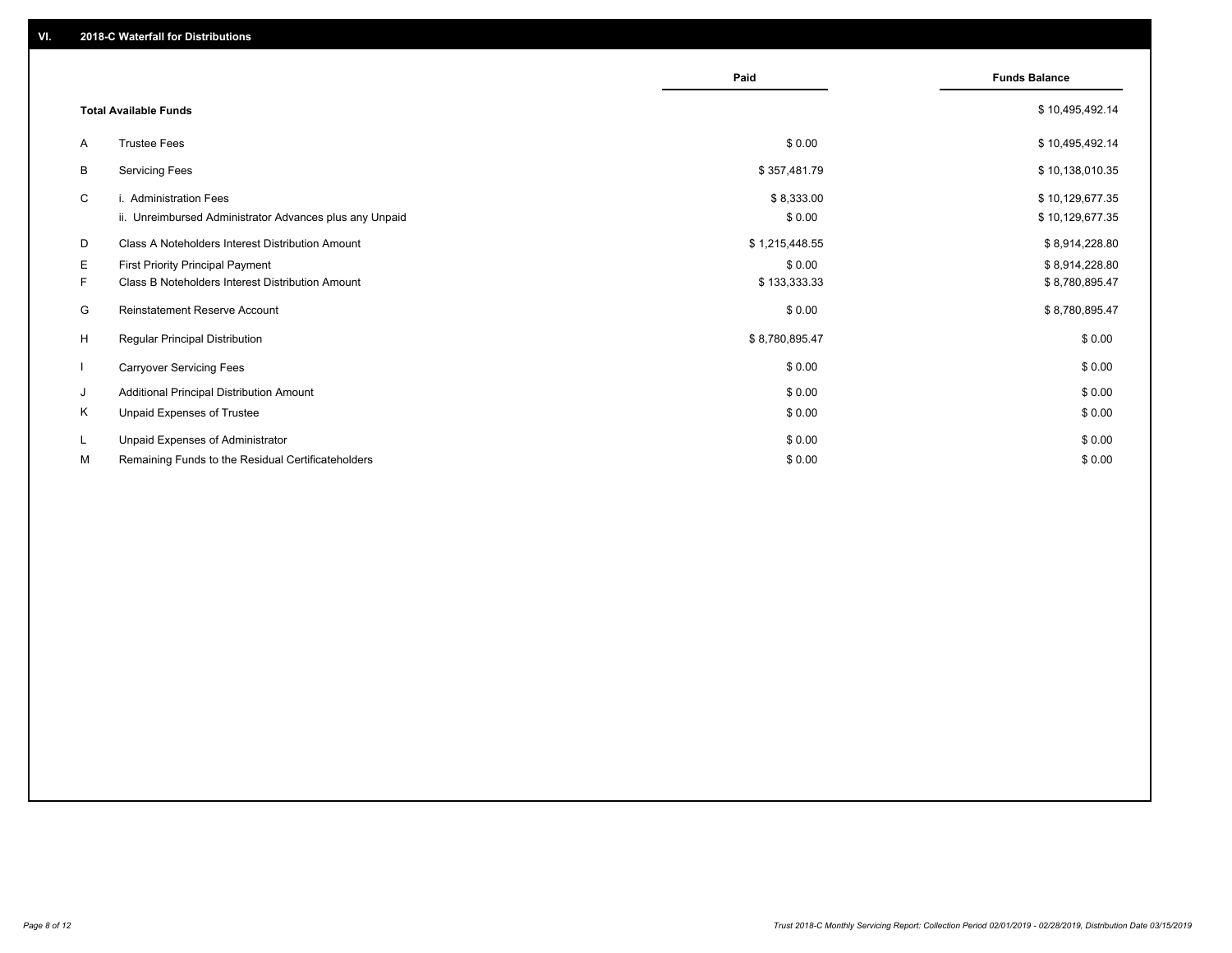| <b>Distribution Amounts</b>                                |                         |                         |                         |
|------------------------------------------------------------|-------------------------|-------------------------|-------------------------|
|                                                            | A <sub>1</sub>          | A2A                     | A <sub>2</sub> B        |
| Cusip/Isin                                                 | 78449QAA5               | 78449QAB3               | 78449QAC1               |
| <b>Beginning Balance</b>                                   | \$129,513,577.26        | \$219,000,000.00        | \$108,000,000.00        |
| Index                                                      | <b>LIBOR</b>            | <b>FIXED</b>            | <b>LIBOR</b>            |
| Spread/Fixed Rate                                          | 0.30%                   | 3.63%                   | 0.75%                   |
| Record Date (Days Prior to Distribution)                   | 1 NEW YORK BUSINESS DAY | 1 NEW YORK BUSINESS DAY | 1 NEW YORK BUSINESS DAY |
| <b>Accrual Period Begin</b>                                | 2/15/2019               | 2/15/2019               | 2/15/2019               |
| <b>Accrual Period End</b>                                  | 3/15/2019               | 3/15/2019               | 3/15/2019               |
| Daycount Fraction                                          | 0.07777778              | 0.08333333              | 0.07777778              |
| Interest Rate*                                             | 2.78875%                | 3.63000%                | 3.23875%                |
| <b>Accrued Interest Factor</b>                             | 0.002169028             | 0.003025000             | 0.002519028             |
| <b>Current Interest Due</b>                                | \$280,918.55            | \$662,475.00            | \$272,055.00            |
| Interest Shortfall from Prior Period Plus Accrued Interest | $$ -$                   | $\mathsf{\$}$ -         | $$ -$                   |
| <b>Total Interest Due</b>                                  | \$280,918.55            | \$662,475.00            | \$272,055.00            |
| <b>Interest Paid</b>                                       | \$280,918.55            | \$662,475.00            | \$272,055.00            |
| <b>Interest Shortfall</b>                                  | $$ -$                   | $\mathsf{\$}$ -         | $$ -$                   |
| <b>Principal Paid</b>                                      | \$8,780,895.47          | $\mathsf{\$}$ -         | $$ -$                   |
| <b>Ending Principal Balance</b>                            | \$120,732,681.79        | \$219,000,000.00        | \$108,000,000.00        |
| Paydown Factor                                             | 0.049609579             | 0.000000000             | 0.000000000             |
| <b>Ending Balance Factor</b>                               | 0.682105547             | 1.000000000             | 1.000000000             |

\* Pay rates for Current Distribution. For the interest rates applicable to the next distribution date, please see https://www.salliemae.com/about/investors/data/SMBabrate.txt.

**VII. 2018-C Distributions**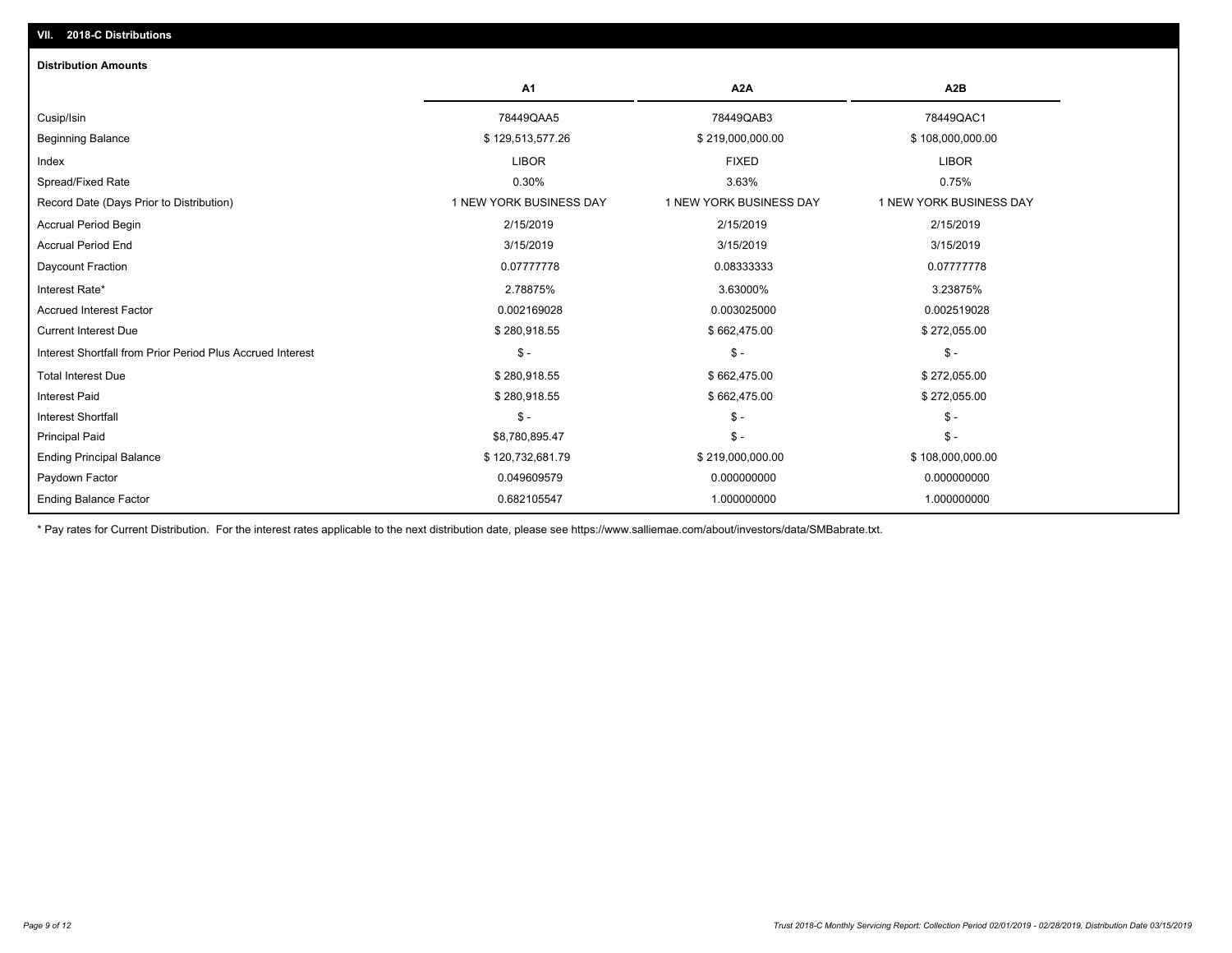| VII. 2018-C Distributions                                  |                         |
|------------------------------------------------------------|-------------------------|
| <b>Distribution Amounts</b>                                |                         |
|                                                            | в                       |
| Cusip/Isin                                                 | 78449QAD9               |
| <b>Beginning Balance</b>                                   | \$40,000,000.00         |
| Index                                                      | <b>FIXED</b>            |
| Spread/Fixed Rate                                          | 4.00%                   |
| Record Date (Days Prior to Distribution)                   | 1 NEW YORK BUSINESS DAY |
| Accrual Period Begin                                       | 2/15/2019               |
| <b>Accrual Period End</b>                                  | 3/15/2019               |
| Daycount Fraction                                          | 0.08333333              |
| Interest Rate*                                             | 4.00000%                |
| <b>Accrued Interest Factor</b>                             | 0.003333333             |
| <b>Current Interest Due</b>                                | \$133,333.33            |
| Interest Shortfall from Prior Period Plus Accrued Interest | $$ -$                   |
| <b>Total Interest Due</b>                                  | \$133,333.33            |
| Interest Paid                                              | \$133,333.33            |
| Interest Shortfall                                         | $$ -$                   |
| <b>Principal Paid</b>                                      | $$ -$                   |
| <b>Ending Principal Balance</b>                            | \$40,000,000.00         |
| Paydown Factor                                             | 0.000000000             |
| <b>Ending Balance Factor</b>                               | 1.000000000             |

\* Pay rates for Current Distribution. For the interest rates applicable to the next distribution date, please see https://www.salliemae.com/about/investors/data/SMBabrate.txt.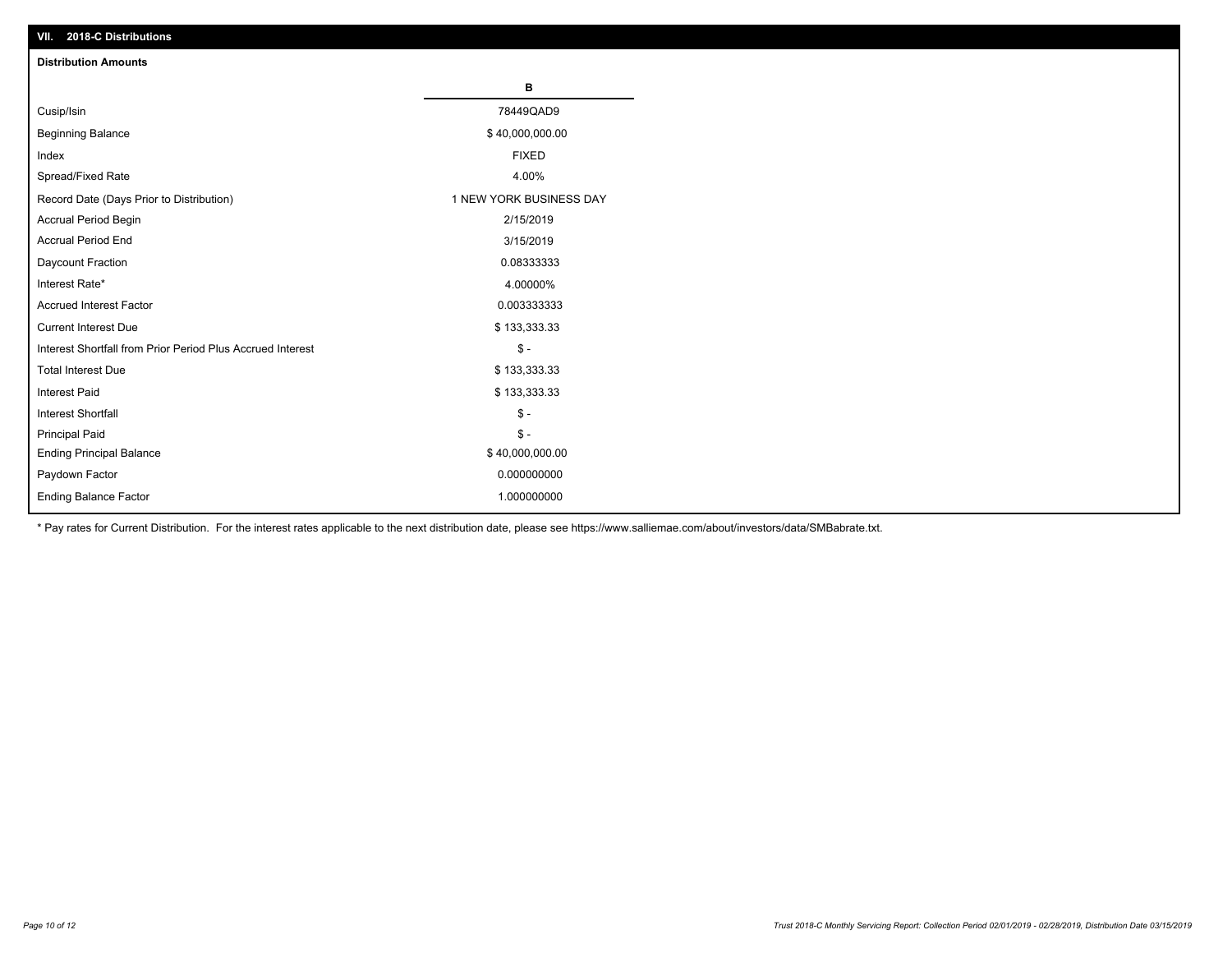#### **Since Issued Total CPR**

$$
\text{total CPR} = 1 - \left(\frac{APB}{PPB}\right)^{\left(\frac{12}{MSC}\right)}
$$

APB = Actual period-end Pool Balance PPB = Projected period-end Pool Balance assuming no prepayments and no defaults Pool Balance = Sum(Principal Balance + Interest Accrued to Capitalize Balance) MSC = Months Since Cut-Off

#### **Since-Issued Total Constant Prepayment Rate (CPR)**

Since-Issued Total CPR measures prepayments, both voluntary and involuntary, for a trust student loan pool over the life of a transaction. For each trust distribution, the actual month-end pool balance is compared against a month-end pool balance originally projected at issuance assuming no prepayments and defaults. For purposes of Since-Issued Total CPR calculations, projected period end pool balance assumes in-school status loans have up to a six month grace period before moving to repayment, grace status loans remain in grace status until their status end date and then to move to full principal and interest repayment, loans subject to interim interest or fixed payments during their in-school and grace period continue paying interim interest or fixed payments until full principal and interest repayment begins, all other trust loans are in full principal and interest repayment status, and that no trust loan in full principal and interest repayment moves from full principal and interest repayment status to any other status.

#### **Weighted Average Coupon**

*WAC1 = APB* ((*CIR*)\*(*APB*))

*WAC2 = APB*



APB = Actual period-end Pool Balance

CIR = Average of the Contractual Interest Rate (1)

APCL = Average of the Applicable Interest Rate (2)

ACTL = Average of the Actual Interest Rate (3)

#### **Weighted Average Coupon (WAC)**

(1) Contractual Interest Rate represents the interest rate indicated in the Promissory Note

(2) Appliclable Interest Rate represents the interest rate after rate reductions, if applicable, are applied

(3) Actual Interest Rate represents the interest rate when borrower incentive programs and rate reductions, if applicable, are applied